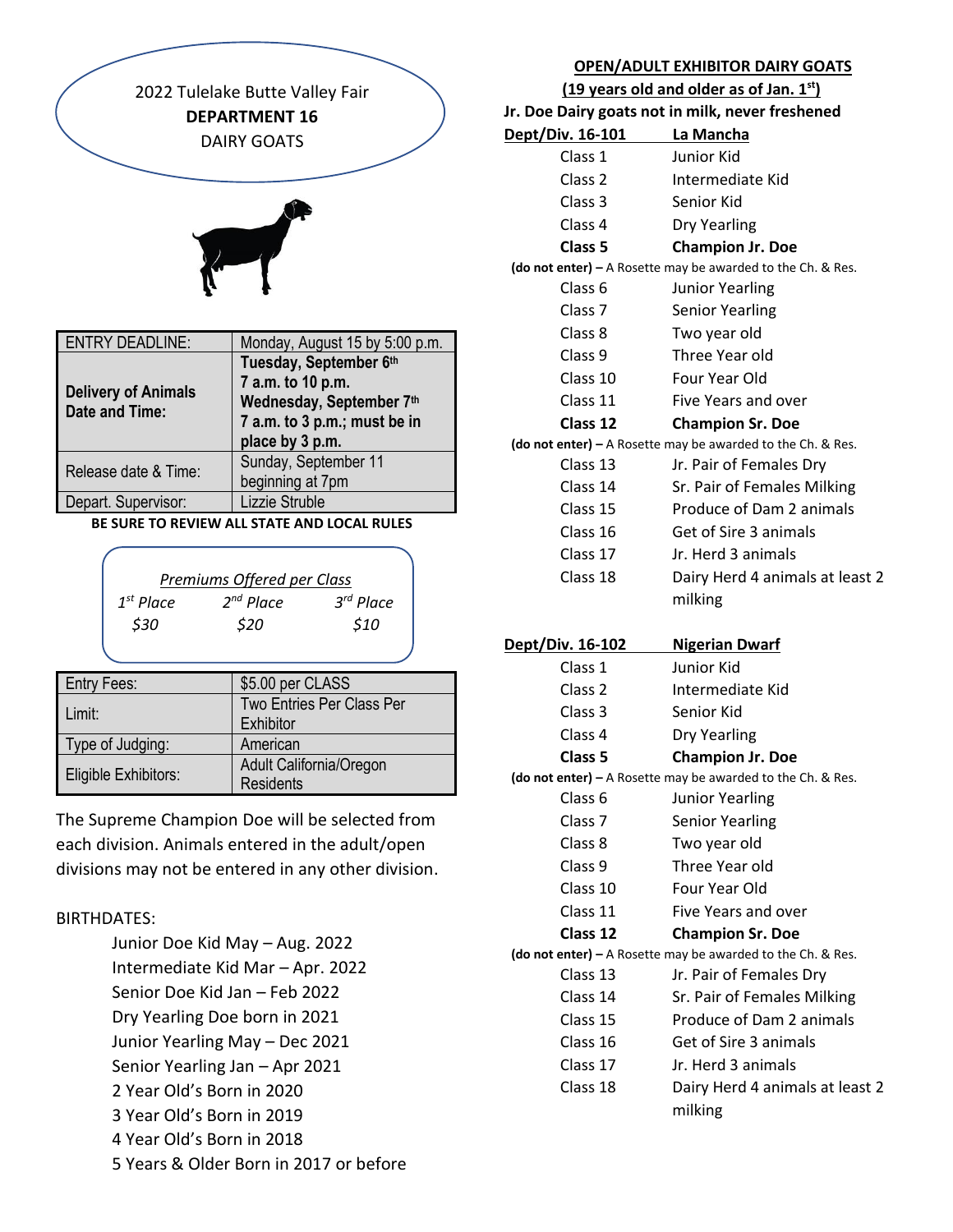| Dept/Div. 16-103 | <b>All other Breeds</b>                                       |
|------------------|---------------------------------------------------------------|
| Class 1          | Junior Kid                                                    |
| Class 2          | Intermediate Kid                                              |
| Class 3          | Senior Kid                                                    |
| Class 4          | Dry Yearling                                                  |
| Class 5          | <b>Champion Jr. Doe</b>                                       |
|                  | (do not enter) $-$ A Rosette may be awarded to the Ch. & Res. |
| Class 6          | <b>Junior Yearling</b>                                        |
| Class 7          | <b>Senior Yearling</b>                                        |
| Class 8          | Two year old                                                  |
| Class 9          | Three Year old                                                |
| Class 10         | Four Year Old                                                 |
| Class 11         | Five Years and over                                           |
| Class 12         | <b>Champion Sr. Doe</b>                                       |
|                  | (do not enter) – A Rosette may be awarded to the Ch. & Res.   |
| Class 13         | Jr. Pair of Females Dry                                       |
| Class 14         | Sr. Pair of Females Milking                                   |
| Class 15         | Produce of Dam 2 animals                                      |
| Class 16         | Get of Sire 3 animals                                         |
| Class 17         | Jr. Herd 3 animals                                            |
| Class 18         | Dairy Herd 4 animals at least 2<br>milking                    |

# **Junior Exhibitor Breeding Dairy Goats (9-18 years old and older as of Jan. 1st)**

| Entry Fees:          | \$5.00 per CLASS          |
|----------------------|---------------------------|
| Limit:               | Two Entries Per Class Per |
| Type of Judging:     | Exhibitor<br>American     |
|                      | Junior California/Oregon  |
| Eligible Exhibitors: | <b>Residents</b>          |

## **BE SURE TO REVIEW ALL STATE AND LOCAL RULES**

Animals entered in the Junior division may not be entered in any other division

| Premiums Offered per Class |                |                       |
|----------------------------|----------------|-----------------------|
| $1^{st}$ Place             | $2^{nd}$ Place | 3 <sup>rd</sup> Place |
| \$30                       | \$20           | \$10                  |
|                            |                |                       |

# **Dept/Div. 16-201 Breeding Dairy Goats**

All purebreds show together

| Class 1 | Junior Kid       |
|---------|------------------|
| Class 2 | Intermediate Kid |
| Class 3 | Senior Kid       |

- Class 4 Dry Yearling
- **Class 5 Champion Jr. Doe**

**(do not enter) –** A Rosette may be awarded to the Ch. & Res. Class 6 Junior Yearling

Class 7 Senior Yearling Class 8 Two year old Class 9 Three Year old Class 10 Four Year Old Class 11 Five Years and over **Class 12 Champion Sr. Doe (do not enter) –** A Rosette may be awarded to the Ch. & Res. Class 13 Jr. Pair of Females Dry Class 14 Sr. Pair of Females Milking Class 15 Produce of Dam 2 animals Class 16 Get of Sire 3 animals Class 17 Jr. Herd 3 animals Class 18 Dairy Herd 4 animals at least 2 milking

## **Junior Dairy Goat Showmanship (9-18 years old and older as of Jan. 1st)**

| <b>Entry Fees:</b>   | No Entry Fee                          |
|----------------------|---------------------------------------|
| Limit:               | One entry per exhibitor               |
| Type of Judging:     | American                              |
| Eligible Exhibitors: | Junior California/Oregon<br>Residents |



NOTE: ALL EXHIBITORS MUST SHOW THEIR OWN ANIMAL. Open to all junior livestock exhibitors. Only animals entered, owned, fitted and shown by a junior exhibitor in the junior department are eligible. Entries in showmanship must be made in accordance with all other livestock entry-closing deadlines. Post-entries will not be accepted. Exhibitor must be on hand and ready to exhibit at the time called for judging.

## SHOWMANSHIP DRESS CODE REQUIREMENTS:

FFA: All FFA Exhibitors must wear FFA uniforms when showing and selling their animals in Junior Divisions and participating at the awards ceremony. The official Tulelake-Butte Valley Fair FFA uniform for girls shall consist of white pants, white collared blouse, the blue FFA scarf, the official FFA jacket zipped to the top and closed in shoes/boots. The official FFA uniform for boys shall consist of white pants, white collared shirt, blue FFA necktie, and the official FFA jacket zipped to the top and closed in shoes/boots. Any exhibitor not